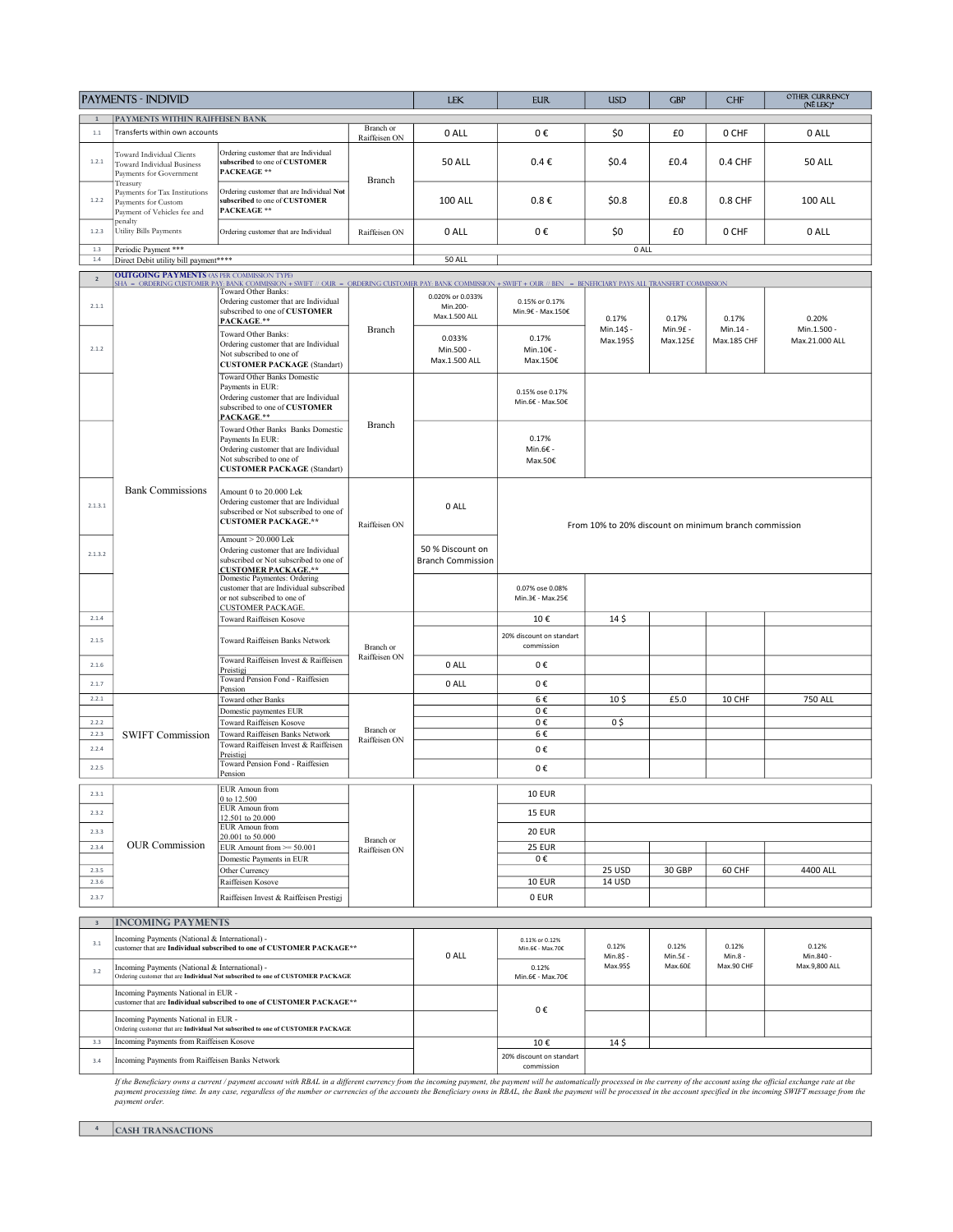| 4.1    |                                                                 | Amount < 50,000 ALL                                                                                                                                                                                                                                                                                                               | 50ALL                               | 0€        | SO <sub>2</sub>                                       | £0            | 0 CHF          | 0 ALL          |  |
|--------|-----------------------------------------------------------------|-----------------------------------------------------------------------------------------------------------------------------------------------------------------------------------------------------------------------------------------------------------------------------------------------------------------------------------|-------------------------------------|-----------|-------------------------------------------------------|---------------|----------------|----------------|--|
| 4.2    | Cash Withdrawal<br>No Previous Notification                     | Amount < 500,000 ALL<br>(equivalent in other currency)                                                                                                                                                                                                                                                                            | 0 ALL                               | 0€        | \$0                                                   | £0            | 0 CHF          | 0 ALL          |  |
| 4.3    |                                                                 | Amount > 500,000 ALL<br>(equivalent in other currency)                                                                                                                                                                                                                                                                            |                                     |           | 1 % on amount over 500.000 ALL (equiv.other currency) |               |                |                |  |
| 44     | Cash Withdrawal With Previous Notification of                   |                                                                                                                                                                                                                                                                                                                                   | $0$ ALL                             | $0 \in$   | \$0                                                   | £0            | 0 CHF          | 0 ALL          |  |
| 4.5    | Cash Deposit on own accounts                                    |                                                                                                                                                                                                                                                                                                                                   | $0$ ALL                             | $0 \in$   | \$0                                                   | £0            | 0 CHF          | 0 ALL          |  |
| 4.6    | Cash Deposit to Third Parties - Individual Clients              |                                                                                                                                                                                                                                                                                                                                   | <b>125 ALL</b>                      | 1€        | \$1                                                   | £1            | 1 CHF          | <b>125 ALL</b> |  |
| 4.7    | Cash Deposit to Third Parties - Business Clients                |                                                                                                                                                                                                                                                                                                                                   | <b>200 ALL</b>                      | $1.5 \in$ | $1.5 \in$                                             | £1.5          | <b>1.5 CHF</b> | <b>200 ALL</b> |  |
| 4.8    | <b>Cash Deposit to State Treasury</b>                           |                                                                                                                                                                                                                                                                                                                                   |                                     |           |                                                       |               |                |                |  |
| 4.9    | Cash Deposit to Tax Authorities                                 |                                                                                                                                                                                                                                                                                                                                   |                                     |           |                                                       |               |                | <b>295 ALL</b> |  |
| 4.10   | Cash Deposit for Vehicles fee and penalty                       |                                                                                                                                                                                                                                                                                                                                   | <b>295 ALL</b>                      | 2.5€      | \$2.5                                                 | £2.5          | <b>2.5 CHF</b> |                |  |
| 4.11   | Cash Deposit for Vehicles fee and penalty - Tirana Municipality |                                                                                                                                                                                                                                                                                                                                   |                                     |           |                                                       |               |                |                |  |
| 4.12   | Cash Deposit for Utility Bills                                  |                                                                                                                                                                                                                                                                                                                                   |                                     |           |                                                       |               |                |                |  |
| 4.13   | Cash Deposit for Custom (valid for Customer Agency) *           |                                                                                                                                                                                                                                                                                                                                   | 0.2%<br>(Min=295<br>- Max 3000 ALL) |           |                                                       |               |                |                |  |
| 4.14   |                                                                 | Cash Deposit from Walk in Customer to Third Parties - Individual Clients                                                                                                                                                                                                                                                          |                                     |           |                                                       |               |                |                |  |
| 4.15   |                                                                 | Cash Deposit from Walk in Customer to Third Parties - Business Clients                                                                                                                                                                                                                                                            |                                     |           | \$2.5                                                 | £2.5          | <b>2.5 CHF</b> | <b>295 ALL</b> |  |
| 4.16   |                                                                 | Cash Deposit from Walk in Customer to State Treasury / Tax Authorities / Utility Bills /                                                                                                                                                                                                                                          | <b>295 ALL</b>                      | 2.5€      |                                                       |               |                |                |  |
|        | Vehicles fee.                                                   |                                                                                                                                                                                                                                                                                                                                   |                                     |           |                                                       |               |                |                |  |
| 4.17   | Cash deposits in Coins $\sim$                                   |                                                                                                                                                                                                                                                                                                                                   | <b>170 ALL</b>                      | 1,000 ALL |                                                       |               |                |                |  |
| 4.18.1 | currency)                                                       | Withdrawal of damaged bank-notes and sent for verification to Bank of Albania (ALL                                                                                                                                                                                                                                                | <b>200 ALL</b>                      |           |                                                       |               |                |                |  |
| 4.18.2 | (Foreing Currency)                                              | Withdrawal of damaged bank-notes and sent for verification to banks outside country                                                                                                                                                                                                                                               |                                     |           |                                                       | 5 % of Amount |                |                |  |
| 4.19   |                                                                 | Exchange of bank-notes with certain coinage with other bank-notes with different coinage                                                                                                                                                                                                                                          |                                     |           | 0.3% Min 150 ALL                                      |               |                |                |  |
|        |                                                                 | Through implementation of local and European legislation on Prevention of Money Laundry and Financing of Terrorism, Raiffescin Bank as part of Raiffeisen Bank International with headquarter in Vienna, notify that for Cash                                                                                                     |                                     |           |                                                       |               |                |                |  |
|        |                                                                 | = 50.000 Eur (equivalent in other currency) are required justifying documents for the source of funds. If this condition is not fulfilled, Bank have the right not to accept the amount.                                                                                                                                          |                                     |           |                                                       |               |                |                |  |
|        |                                                                 | Maximum amount of cash deposit toward Custom Institution is 100.000 ALL (equivalent in other currency)                                                                                                                                                                                                                            |                                     |           |                                                       |               |                |                |  |
|        |                                                                 | oc Cash withdrawal from own account With Notification in ALL, EUR and USD currency, will be fulfill from bank within 2 working days from date of reservation. Cash withdrawal from own account With Notification in currency d<br>ALL, EUR and USD, will be fulfill from bank after 3 working days from the date of reservations. |                                     |           |                                                       |               |                |                |  |
|        |                                                                 |                                                                                                                                                                                                                                                                                                                                   |                                     |           |                                                       |               |                |                |  |
| 5      | CASH DEPOSIT ON ALBANIAN POST BRANCHES                          |                                                                                                                                                                                                                                                                                                                                   |                                     |           |                                                       |               |                |                |  |
| 5.1    | Cash deposit from Individual Bank Clients to own account        |                                                                                                                                                                                                                                                                                                                                   |                                     |           |                                                       |               |                |                |  |
| 5.2    |                                                                 | Cash deposit from Individual Bank Clients toward other Individual Bank Clients                                                                                                                                                                                                                                                    |                                     |           |                                                       |               |                |                |  |

5.2 Cash deposit from Individual Bank Clients toward other Individual Bank Clients 5.3 Cash deposit from Individual Bank Clients toward Micro Business 5.4 Cash deposit from Walk in Customer toward other Individual Bank Clients<sup>{{1}}</sup>

|  |  | 1€ |  |
|--|--|----|--|
|  |  |    |  |

5.5 Cash deposit from Walk in Customer toward Micro Business  $\frac{1}{2}$ 

Cash deposit service is offered in Albanian Post branches in: Shengin, Fushe-Arrez, Belsh, Keleyre, Rrogozhine, Polican, Maliq, Memaliaj, Delvine, Selenice, Orikum, Plazh Durres, Sukth, Voskopoje, Leskovik, Ksamil, Konispo

100 ALL

| 6              | PAYMENTS & CASH DEPOSIT - OTHER                                |                                                                                                                                                                                            |                      |                                                 |                     |                      |        |                |  |
|----------------|----------------------------------------------------------------|--------------------------------------------------------------------------------------------------------------------------------------------------------------------------------------------|----------------------|-------------------------------------------------|---------------------|----------------------|--------|----------------|--|
| 6.1.1          | Commission for attestations or                                 | Declaration for bank interest and Taxation of this interes                                                                                                                                 | 1000 ALL             | Ekuivalent 1,000 ALL                            |                     |                      |        |                |  |
| 6.1.2          | Copy of the Documents given                                    | Declaration of Personal Wealth & Tax                                                                                                                                                       | 1000 ALL             | Ekuivalent 1.000 ALL                            |                     |                      |        |                |  |
| 6.1.3          | officialy from the Bank:                                       | For Embassies / Consulates Offices                                                                                                                                                         | 1000 ALL             |                                                 |                     | Ekuivalent 1,000 ALL |        |                |  |
| 6.1.4          |                                                                | Other Declarations                                                                                                                                                                         | <b>700 ALL</b>       |                                                 |                     | Ekuivalent 700 ALL   |        |                |  |
| 6.2.1          |                                                                | Commission for ALUIZNI cash                                                                                                                                                                | 0.1%<br>min. 300     |                                                 |                     |                      |        |                |  |
|                | <b>ALUIZNI</b>                                                 |                                                                                                                                                                                            | - max 2,000          |                                                 |                     |                      |        |                |  |
| 6.2.2          |                                                                | Commission for ALUIZNI (as per customer Packeage)                                                                                                                                          | Min 50 - Max 100 ALL |                                                 |                     |                      |        |                |  |
| 6.3            | buildings                                                      | Commission for acceptance of privatization securities or Vouchers for privatization of state                                                                                               | <b>2000 ALL</b>      |                                                 |                     |                      |        |                |  |
| 6.4            |                                                                | Commission for privatization securities invested in Anglo Adriatic fund                                                                                                                    | <b>150 ALL</b>       |                                                 |                     |                      |        |                |  |
| 6.5            | Commission for vouchers invested in Anglo Adriatic fund        |                                                                                                                                                                                            | <b>150 ALL</b>       |                                                 |                     |                      |        |                |  |
| 6.6            | invested in Anglo Adriatic fund                                | Commission for the customers who have invested in Privatization securities and vouchers                                                                                                    | <b>200 ALL</b>       |                                                 |                     |                      |        |                |  |
| 6.7            | urbanization and integration of building without permit        | Commission for acceptance of privatization securities or vouchers for legalization,                                                                                                        | 2000 ALL             |                                                 |                     |                      |        |                |  |
| 6.9            | Payment commission for Austrian VISA application               |                                                                                                                                                                                            |                      |                                                 | Ekuivalent 15.5 EUR |                      |        |                |  |
| 6.10           | Commission for capital legalization service                    |                                                                                                                                                                                            | 500 ALL              | 4€                                              | \$5                 | £4                   | 5 CHF  | <b>500 ALL</b> |  |
| 6.11           | Commission for property reevaluation tax payment               |                                                                                                                                                                                            | <b>150 ALL</b>       |                                                 |                     |                      |        |                |  |
| 6.12           | from the applicants when he / she has effectuated the request) | Commission for the verification of different Physical Subjects that pretend the heritance, but<br>they don't dipose the pass book of the depositer or any other similar document (payments | 5,000 ALL            | Ekuivalent 5,000 ALL                            |                     |                      |        |                |  |
| 6.13           | coinance                                                       | Bank-Note or Coins Exchange with specifics coinance with other Bank-Notes or Coins with other                                                                                              |                      |                                                 | 0.30% min. ALL 150  |                      |        |                |  |
| 6.14           | Commission for bank Vetting Certificate                        |                                                                                                                                                                                            | 2000 ALL             |                                                 |                     | Ekuivalent 2000 ALL  |        |                |  |
|                |                                                                |                                                                                                                                                                                            |                      |                                                 |                     |                      |        |                |  |
| $\overline{7}$ | <b>OTHER COMMISSIONS</b>                                       |                                                                                                                                                                                            |                      |                                                 |                     |                      |        |                |  |
| 7.1            | Investigation for outgoing payments                            |                                                                                                                                                                                            | 1.000 ALL            | 20€                                             | \$25                | £20                  | 25 CHF | 3.000 ALL      |  |
|                | Investigation for outgoing payments in EUR                     |                                                                                                                                                                                            |                      | 10+beneficiary bank<br>commission if<br>applied |                     |                      |        |                |  |
| 7.2            | Reverse / adjustment of internal bank payments                 |                                                                                                                                                                                            | <b>500 ALL</b>       | 4€                                              | \$5                 | £3                   | 4 CHF  | 5.00ALL        |  |
| 7.3            | Reverse / Cancelation of outgoing payments                     |                                                                                                                                                                                            | 1.000 ALL            | 35€                                             | \$40                | £25                  | 40 CHF | 4.500 ALL      |  |
|                | Reverse / Cancelation of outgoing payments in EUR              |                                                                                                                                                                                            |                      | 10+beneficiary bank<br>commission if<br>applied |                     |                      |        |                |  |
| 7.4            | Amendmend of instruction for outgoing payments                 |                                                                                                                                                                                            | 1.000 ALL            | 40€                                             | \$45                | £30                  | 45 CHF | 5.000 ALL      |  |
|                | Amendmend of instruction for outgoing payments in EUR          |                                                                                                                                                                                            |                      | 10+beneficiary bank<br>commission if<br>applied |                     |                      |        |                |  |
| 7.5            | Investigation for incoming payments                            |                                                                                                                                                                                            | 600 ALL              | 20€                                             | \$25                | £20                  | 25 CHF | 3.000 ALL      |  |
|                | Investigation for incoming payments in EUR                     |                                                                                                                                                                                            |                      | 5 + ordering bank<br>commission if<br>applied   |                     |                      |        |                |  |
| 7.6            | Amendmend of instruction for Incoming payment                  |                                                                                                                                                                                            | 600 ALL              | 40€                                             | \$45                | £30                  | 45 CHF | 5.000 ALL      |  |